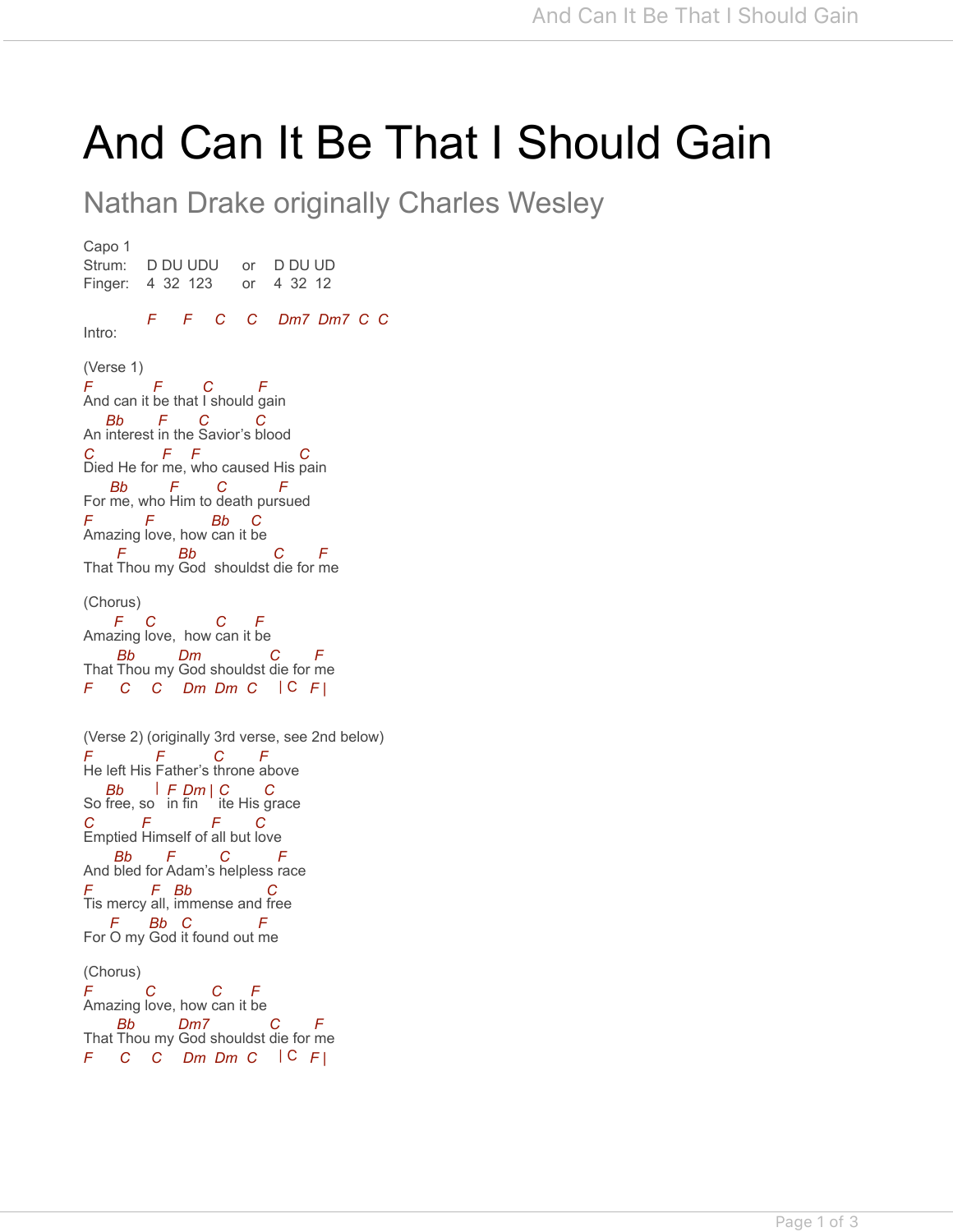(Verse 3) No condemnation now I dread Jesus and all in Him is mine Alive in Him my living Head And clothed in righteousness divine Bold I approach the eternal throne And claim the crown through Christ my own (Chorus with different ending for song) Amazing love, how can it be That Thou my God shouldst die for me (or if doing extra verses) *F F C F Bb Dm C C C F F C Bb F* |F *C | F F F Bb C F Bb C F F C C F Bb Dm C F F C C Dm Dm C F F C C Dm Dm C* |C *F |*

*F C C Dm Dm C* | C *F |*

(Additional Verses from Original Composition)

(Original 2nd verse) Tis mystery all! Th'Immortal dies! Who can explore His strange design? In vain the firstborn seraph tries To sound the depths of love di vine! 'Tis mercy all! let earth adore, Let angel minds inquire no more. *F F C F Bb Dm C C C F F C Bb F* |F *C | F F F Bb C F Bb C F*

(Chorus) Amazing love, how can it be That Thou my God shouldst die for me *F C C F Bb Dm C F Dm Dm*

*C C F F*